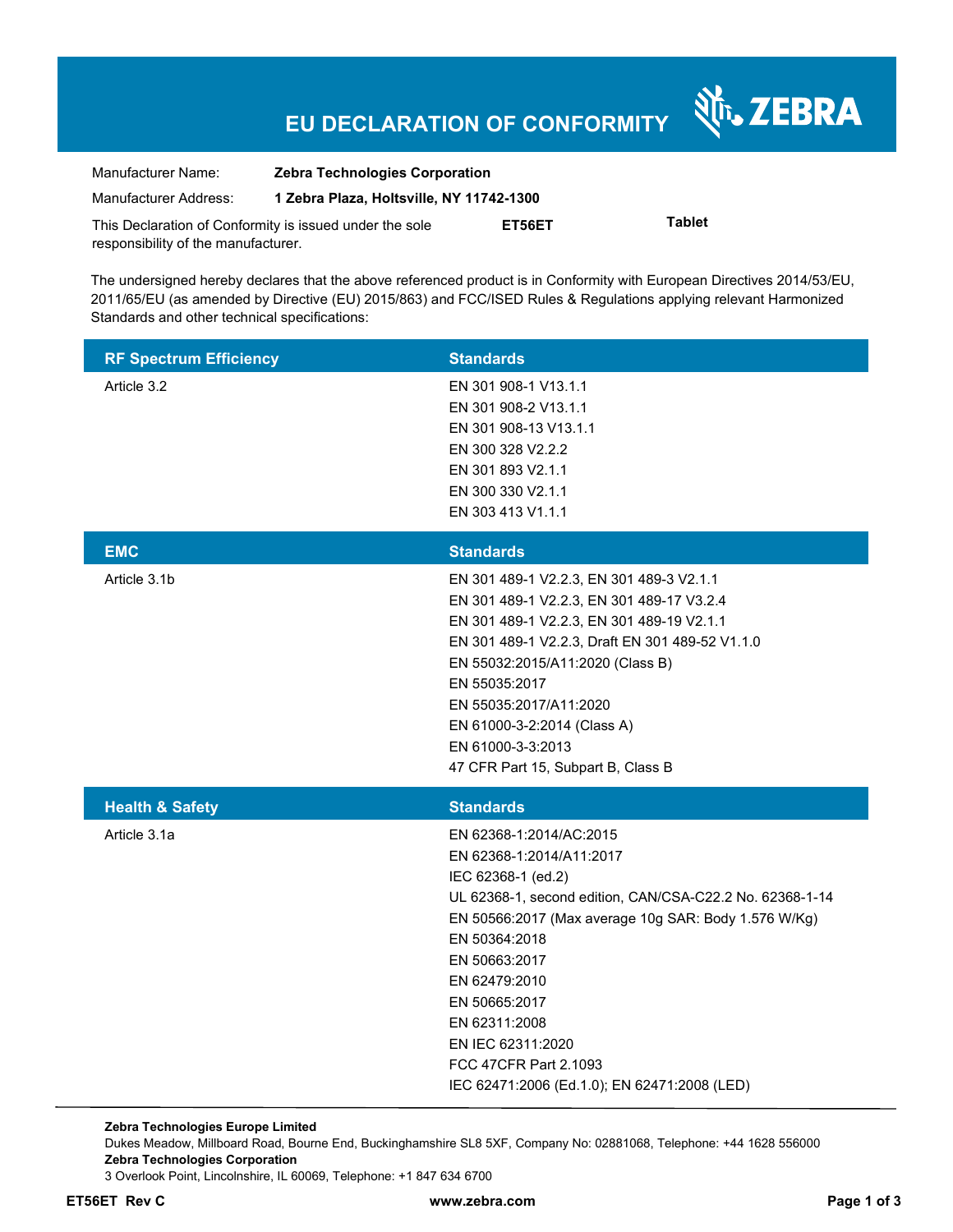## **EU DECLARATION OF CONFORMITY**



#### **Environmental Standards**

Restriction of Hazardous Substances (RoHS) EN 50581:2012

EN IEC 63000:2018

With regard to Directive 2014/53/EU, the conformity assessment procedure referred to in Article 17.2(b) and detailed in Annex III has been followed with the involvement of the following Notified Body for Articles 3.1a, 3.1b and 3.2: **CTC advanced GmbH**, Untertürkheimer Str. 6 – 10 66117 Saarbrücken, Germany

EC-Type Examination Certificate number: T818762M-02-TEC

US company representative for FCC Supplier's Declaration of Conformity (47 CFR Part 2.1071 to 2.1077) is Larry Zhou and can be reached at **larry.zhou@zebra.com.** 

#### **Signed on behalf of Zebra Technologies Corporation**

Place: Bourne End

*(Signature of authorized person)* Date of Affixing the CE Mark: 24 September 2020 Marco Belli Rev: C Sr. Manager, Regulatory **Date: 1 December 2021**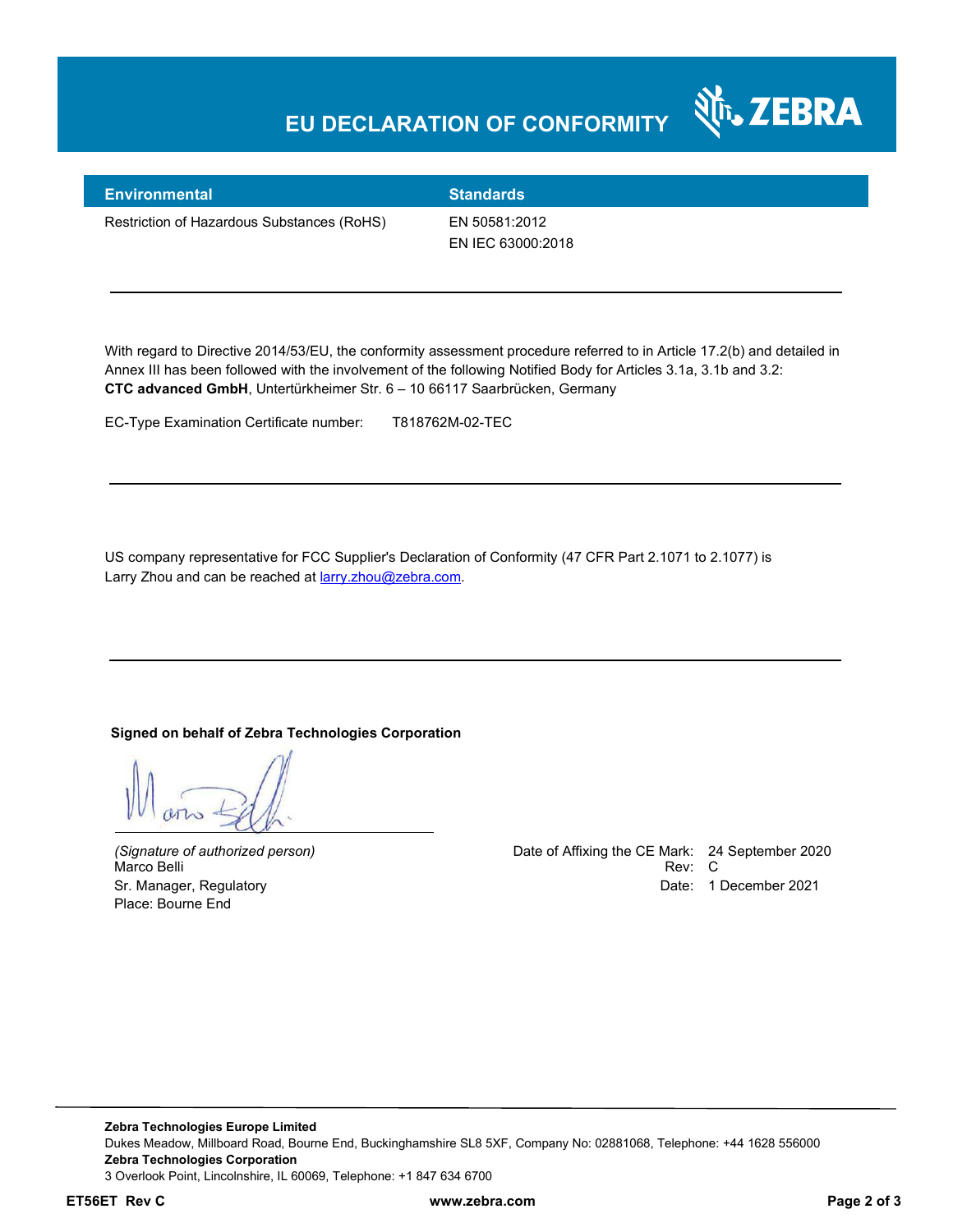

### **Appendix A**

### **EU Operating frequencies and maximum power levels**

| Technology       | <b>Operating Frequencies/Bands</b> | <b>Maximum Transmit power level</b> |
|------------------|------------------------------------|-------------------------------------|
| <b>WAN</b>       | W-CDMA FDD I                       | 24dBm                               |
|                  | W-CDMA FDD III                     | 24dBm                               |
|                  | <b>W-CDMA FDD VIII</b>             | 24dBm                               |
|                  | LTE FDD 1                          | 23dBm                               |
|                  | LTE FDD 3                          | 23dBm                               |
|                  | LTE FDD 7                          | 23dBm                               |
|                  | LTE FDD 8                          | 23dBm                               |
|                  | LTE FDD 20                         | 23dBm                               |
|                  | LTE FDD 28                         | 23dBm                               |
| <b>WLAN</b>      | 2400 MHz - 2483.5 MHz              | 20dBm                               |
|                  | $5150$ MHz $-$ 5250 MHz            | 23dBm                               |
|                  | 5250 MHz - 5350 MHz                | 23dBm                               |
|                  | 5470 MHz - 5725 MHz                | 23dBm                               |
| <b>Bluetooth</b> | 2400 MHz - 2483.5 MHz              | 10dBm                               |
| RFID (NFC)       | 13.553 MHz - 13.567MHz             | $-8.87$ dBµA/m @10m                 |
| <b>GNSS</b>      | 1575.42 MHz (GPS/SBAS)             | NA.                                 |
|                  | 1602 MHz (GLONASS)                 | NA.                                 |

# *B*/**Restrictions:**

The use of 5GHz RLAN throughout the EEA has the following restriction:

5.15 - 5.35 GHz is restricted to indoor use only.

### **Accessories:**

| Model            |
|------------------|
| PWR-BGA12V50W0WW |
| BT-000394        |
| CRD-ET5X-1SCG1   |
|                  |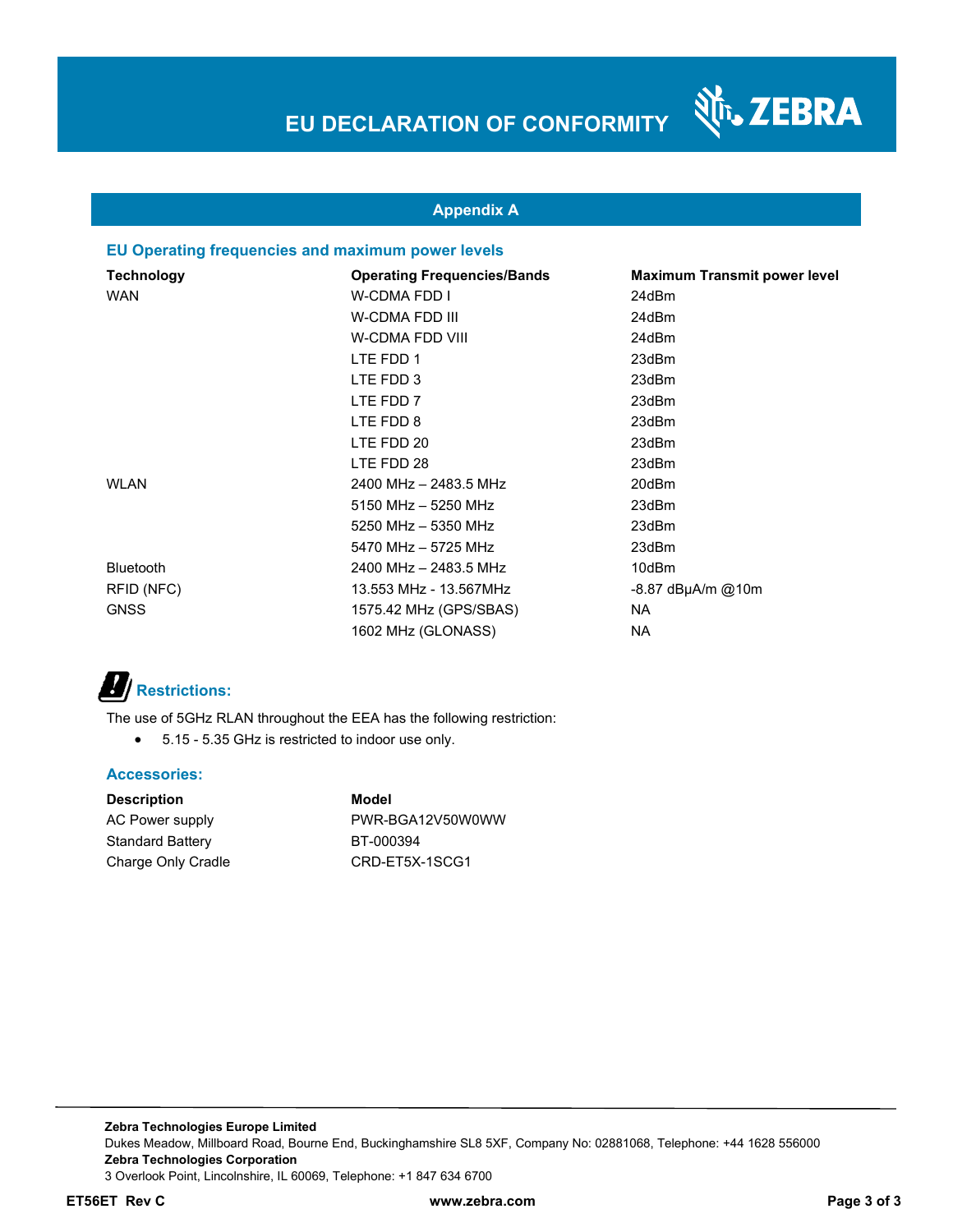## **DECLARATION OF CONFORMITY**



### **Appendix B**

### **Regulatory Markings ET56ET**

| $\mathsf{R}^!$ C-25640                                                                                                                                                                                                                            | <b>ANATEL</b><br>06171-21-08726                                                                                               | Este equipo cumple con la Resolución<br>No 403 de 2008, de la Subsecretaria de<br>telecomunicaciones, relativa a<br>radiaciones electromagnéticas |
|---------------------------------------------------------------------------------------------------------------------------------------------------------------------------------------------------------------------------------------------------|-------------------------------------------------------------------------------------------------------------------------------|---------------------------------------------------------------------------------------------------------------------------------------------------|
| Argentina                                                                                                                                                                                                                                         | <b>Brazil</b>                                                                                                                 | <b>Chile</b>                                                                                                                                      |
| sutel<br>00042-2021                                                                                                                                                                                                                               | Fertified for use in Hong Kong<br>經驗證可在香港使用<br>Certificate No. 證書號碼<br>HK0012102399<br>通訊事務管理局<br>COMMUNICATIONS<br>AUTHORITY | Approval numbers must be listed<br>NO. 75302/SDPPI/2021<br><b>PLG. ID 3788</b>                                                                    |
| <b>Costa Rica</b>                                                                                                                                                                                                                                 | <b>Hong Kong</b>                                                                                                              | Indonesia                                                                                                                                         |
| מספר אישור אלחוטי של משרד התקשורת 11-1186<br>אסור להחליף את האנטנה המקורית של המכשיר ולא<br>לעשות בו כל שינוי טכני אחר<br>מספר אישור אלחוטי של משרד התקשורת 11-11100<br>אסור להחליף את האנטנה המקורית של המכשיר ולא<br>לעשות בו כל שינוי טכני אחר | MCN<br>RDFD/09A/1220/S(20-5316)                                                                                               | NOM<br><b>IFETEL: RTIZEET21-0500</b>                                                                                                              |
| <b>Israel</b>                                                                                                                                                                                                                                     | <b>Malaysia</b>                                                                                                               | <b>Mexico</b>                                                                                                                                     |
| Connection and use of this communications<br>equipment is permitted by the Nigerian<br><b>Communications Commission</b>                                                                                                                           | relecom,<br><b>Type Approval Number:</b><br>ESD-GEC-2006367                                                                   | И 038 20                                                                                                                                          |
| Nigeria                                                                                                                                                                                                                                           | <b>Philippines</b>                                                                                                            | Serbia                                                                                                                                            |
| Complies with<br><b>IMDA Standards</b><br>DA103846                                                                                                                                                                                                | TA-2020/6951                                                                                                                  | <b>Class B</b><br><b>NTC ID, B38652-20</b>                                                                                                        |
| Singapore                                                                                                                                                                                                                                         | <b>South Africa</b>                                                                                                           | <b>Thailand</b>                                                                                                                                   |

**Zebra Technologies Europe Limited**

Dukes Meadow, Millboard Road, Bourne End, Buckinghamshire SL8 5XF, Company No: 02881068, Telephone: +44 1628 556000 **Zebra Technologies Corporation** 

3 Overlook Point, Lincolnshire, IL 60069, Telephone: +1 847 634 6700